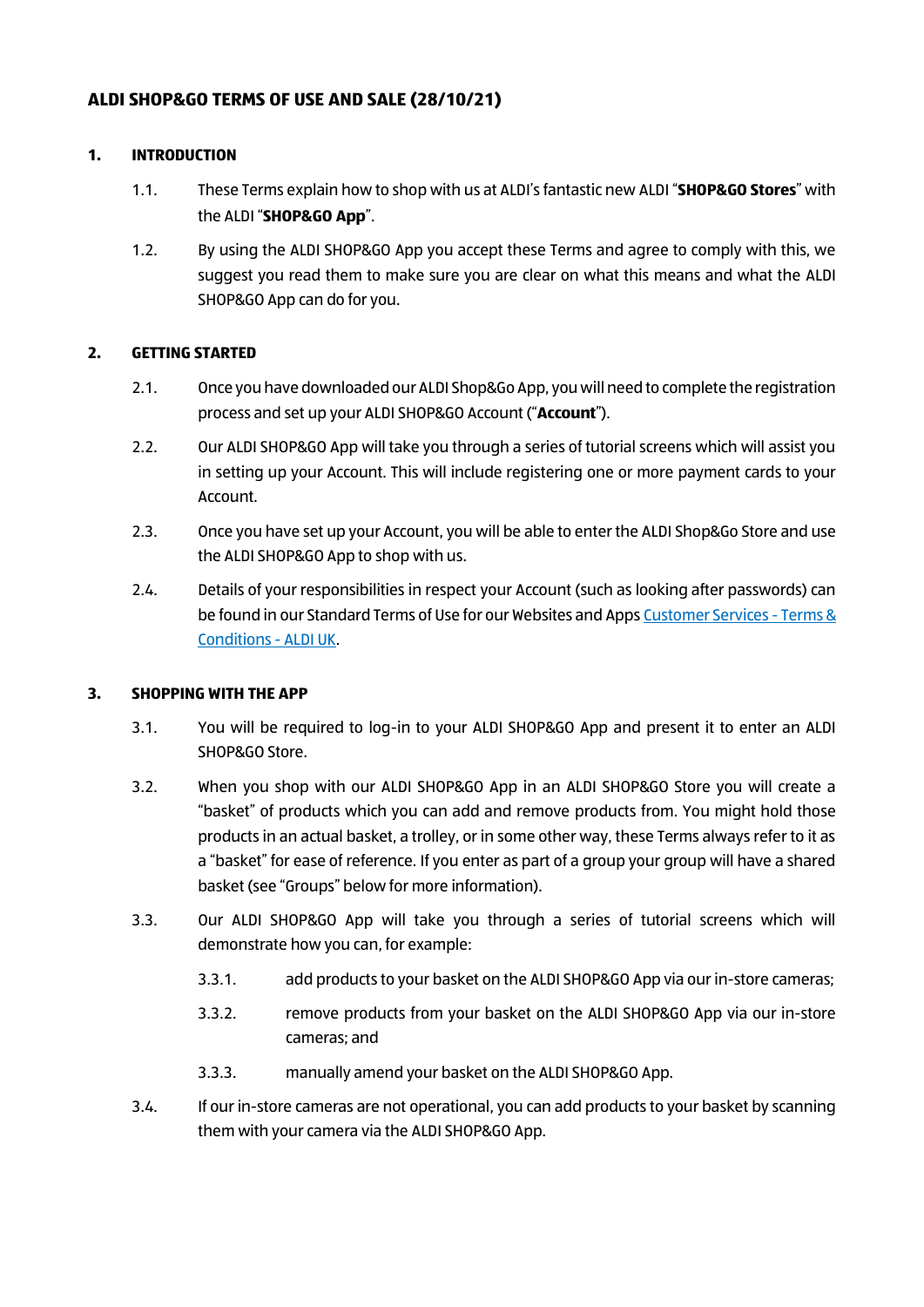3.5. Once you have got the products you want in your basket on the ALDI SHOP&GO App, you may leave the Store, you will then be charged for the products in your basket (see "Payment" below for more details on how we will take payment).

## **4. PAYMENT**

- 4.1. The price for the products you purchase in ALDI SHOP&GO Stores will be shown within the store, it will also then be shown on the ALDI SHOP&GO App. These prices are inclusive of VAT.
- 4.2. The price of the products in your ALDI SHOP&GO "basket" will be charged to the payment card registered to your account within 24 hours of you leaving an ALDI SHOP&GO Store.
- 4.3. If that payment fails, we may:
	- 4.3.1. reattempt to charge the transaction against the same payment card at a later point; and/or
	- 4.3.2. charge the transaction against any secondary payment cards registered on your Account.
- 4.4. You will not be able to enter an ALDI SHOP&GO Store or purchase products with the ALDI SHOP&GO App if you do not have a valid payment card registered on your Account.
- 4.5. The ALDI SHOP&GO App will set out how you can use vouchers to pay for products in our ALDI SHOP&GO Stores. Please note that some types of voucher accepted in normal ALDI stores may not be accepted at ALDI SHOP&GO stores.
- 4.6. You cannot register pre-paid or gift cards to your Account or otherwise use them to make payment via the ALDI SHOP&GO App.
- 4.7. We reserve the right to check the validity and credit status of the payment cards added to your Account. We may refuse or cancel payments, or require that additional cards be added to your Account, depending on the result of these checks.
- 4.8. We reserve the right to take pre-authorisation payments from the cards registered on your Account when you enter an ALDI SHOP&GO Store. Details of the circumstances in which we will do this will be provided prior to your entry to such an ALDI SHOP&GO Store so that you can ensure you are comfortable with this before proceeding.
- 4.9. In using the ALDI SHOP&GO App to purchase products you accept that:
	- 4.9.1. there may be a delay between your exit from the ALDI SHOP&GO Store and charges being made to the payment card(s) on your Account; and
	- 4.9.2. we are not responsible for any charges or other amounts which may be applied by your card issuer or bank or payment method provider as a result of our processing of the payment card(s) on your Account.

### **5. RECEIPTS**

5.1. When your payment is complete an electronic receipt for the products which you have purchased will be accessible in your Account via the ALDI SHOP&GO App.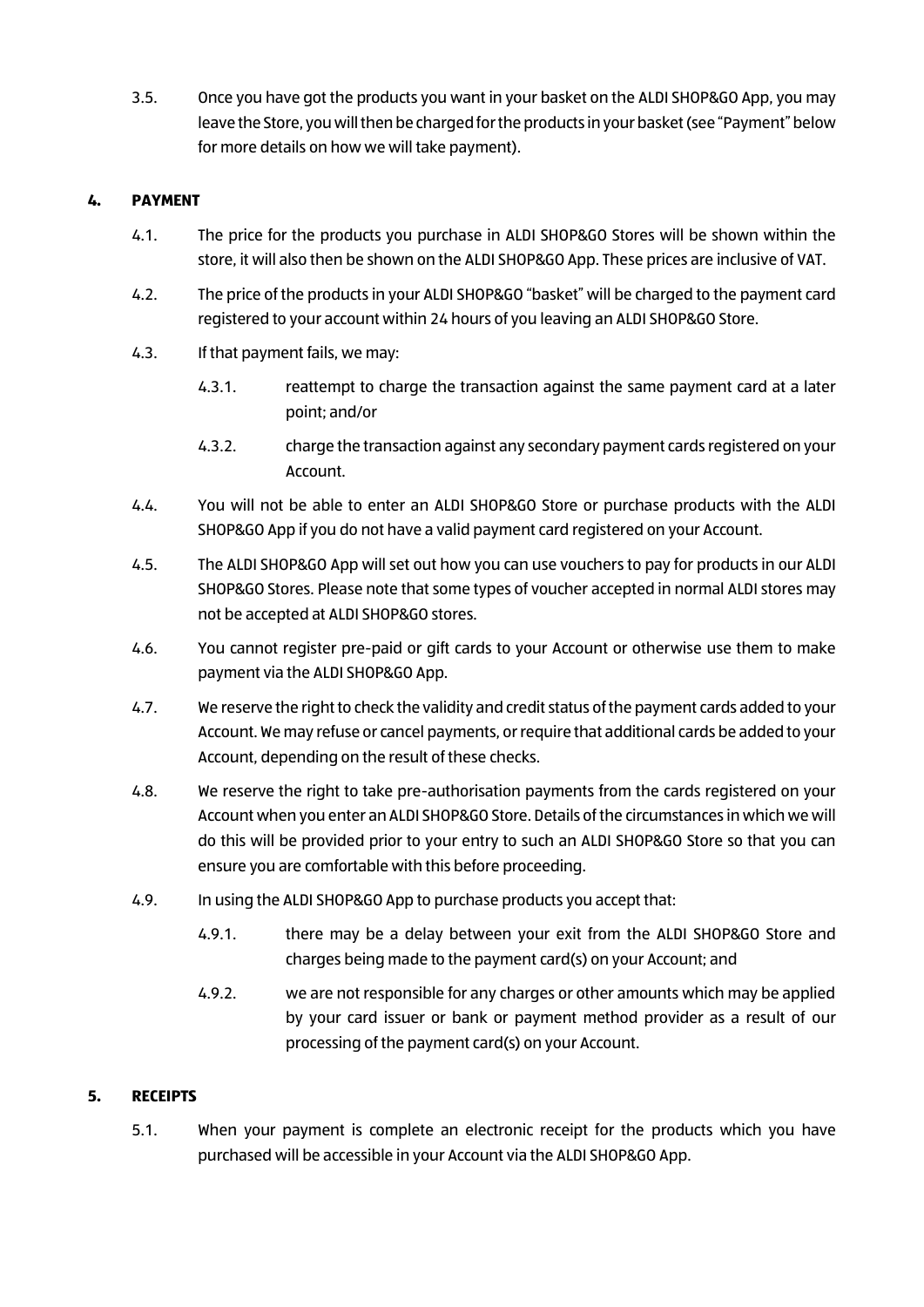5.2. We encourage you to check your receipts to ensure that you are happy with the products listed. If you are not, the ALDI SHOP&GOApp sets out how you can get in touch with us to correct any problems.

### **6. RETURNS AND REFUNDS**

- 6.1. Products you purchase in an ALDI SHOP&GO Store come with the same guarantees and protections that you would receive in any other ALDI Store. Most importantly, while the process for filling your basket and making payment might differ, our Customer Services Team is here just the same. Please visit us a[t ALDI Customer Service](https://customerservice.aldi.co.uk/contact) for details of how to contact us.
- 6.2. Details of our Returns and Refunds policy can be found at [Returns & Refunds -](https://www.aldi.co.uk/customer-services/returns) ALDI UK. You will want to refer to the sections on "in store" returns, as this policy also deals with returning products purchased from our website at **ALDI UK | Homepage**. If you are returning a product in this way your receipt (as proof of purchase) will be accessible via your Account in the ALDI SHOP&GO App.

# **7. AGE VERIFICATION**

- 7.1. As with every ALDI Store, our ALDI SHOP&GO Stores operate a "Challenge 25" policy. This means you may be required to prove your age if you add any age-restricted products to your basket (such as alcohol). Please visit us at [Responsible Drinking -](https://www.aldi.co.uk/about-aldi/corporate-responsibility/customers/responsible-drinking) ALDI UK for more details on our commitment to responsible drinking.
- 7.2. You may be given the option to digitally verify your age via the ALDI SHOP&GO App using inbuilt age estimation technology, the app will take you through a series of tutorial screens which will assist you with this. For more information about any personal data we collect during this process, please see our Privacy Notice. If this is unsuccessful, please simply speak to one of our colleagues in the ALDI SHOP&GO Store and they will be able to assist or manually confirm your age in the usual way.

### **8. ALDI SHOP&GO RESTRICTIONS**

- 8.1. The products available in our ALDI SHOP&GO Stores may differ from those in normal ALDI Stores.
- 8.2. We may limit the number of individual products that can be purchased in ALDI SHOP&GOStores or via the ALDI SHOP&GO App. These restrictions will be shown in store and/or via the ALDI SHOP&GO App.
- 8.3. We may restrict or terminate your use of the ALDI SHOP&GO App, or ask you to leave an ALDI SHOP&GO Store, if we believe your use of the App or behaviour in store is fraudulent, malicious or otherwise unacceptable.

### **9. GROUPS**

9.1. These Terms will also apply to any other guests that attend an ALDI SHOP&GO Store with you. The ALDI SHOP&GO App will show you how you can add people to your group in this way. You are responsible for the actions of any such guests in store.